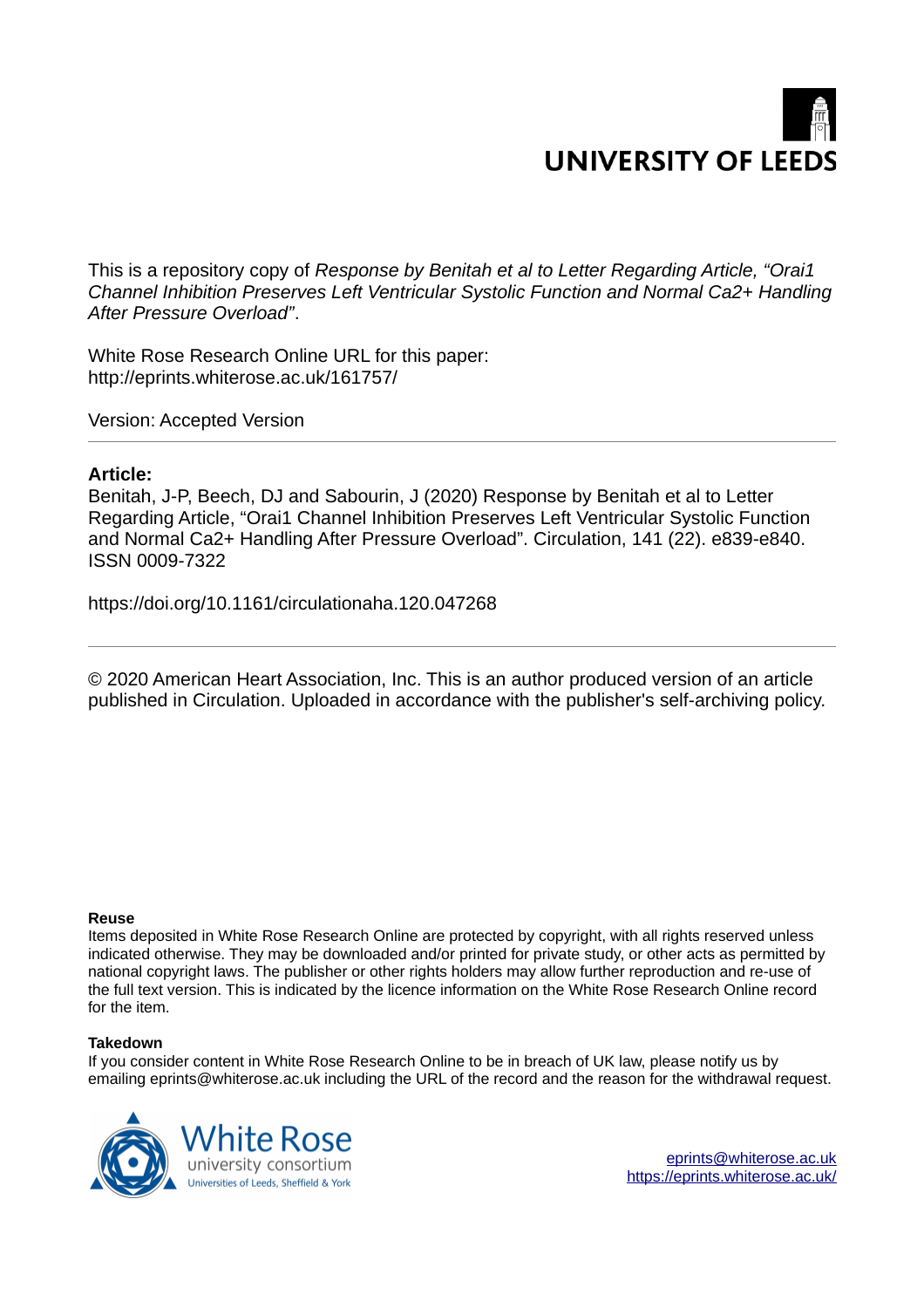## CIRCULATIONAHA/2020/047268

Response to Letter regarding article,"Orai1 channel inhibition preserves left ventricular systolic function and normal  $Ca^{2+}$  handling after pressure overload"

Jean-Pierre Benitah<sup>1</sup>, David J. Beech<sup>2</sup>, Jessica Sabourin<sup>1\*</sup>

<sup>1</sup> Inserm, UMR-S 1180, Signalisation et Physiopathologie Cardiovasculaire, Université Paris-Saclay, Châtenay-Malabry, France.

<sup>2</sup> Leeds Institute of Cardiovascular and Metabolic Medicine, School of Medicine, University of Leeds, United Kingdom.

 \*Correspondence to Jessica Sabourin, Inserm UMR-S 1180, Faculté de Pharmacie, Université Paris-Saclay, Tour D4 5ème étage, 5 rue Jean-Baptiste Clément, 92296 Châtenay-Malabry, France. Tel.: +33 146 83 52 49; fax: +33 146 83 54 75. E-mail: jessica.universiteparis-saclay.fr.

We thank Dr Mehmood for his interest in our study in which we reported the cardioprotective effect of Orai1 inhibition after pressure overload in mice. Dr Mehmood nicely draws attention to the fact that several clinically used drugs inhibit Orai1-mediated Store-Operated  $Ca^{2+}$  Entry (SOCE) at therapeutically-achievable concentrations for leflunomide and teriflunomide or at higher dose for more SOCE-selective inhibitors such as lansoprazole, tolvaptan and roflumilast(1). We agree that this is potentially important and worthy of further consideration alongside other efforts to achieve benefit from Orai1 suppression. Various selective Orai1 inhibitors have been developed, such as AnCoA4, CM2489 and CM4620, and clinical trials are on-going with such agents(2). While we are positive about Dr Mehmood's perspective, we caution that potential concerns or limitations may need to be overcome. The potency of these drugs for inhibiting Orai1 and not  $Ca^{2+}$  signaling mediated by Transient Receptor Potential Canonical (TRPC) channels, for example, is required. Indeed, we identified JPIII as a potent and selective Orai1 inhibitor with improved physico-chemical characteristics for *in vivo* usage and showed that it possesses good efficacy, safety and pharmaceutical characteristics in mice. We therefore have proof-of-concept that *in vivo* selective Orai1 blockade with JPIII, without obvious systemic side effects, might provide a new efficient therapy by preserving normal  $Ca<sup>2+</sup>$  handling and improving left ventricular function at adult stage even if increased cardiac mass occurs(3). By contrast, *in vivo* inhibition of TRPCs avoids the development of the cardiac hypertrophy(4). The concept of preserving or preventing pathological hypertrophy is still controversial and some reports showed that hypertrophy blockade may be detrimental(5). Therefore, we prefer to consider selective Orai1 inhibitors as potentially beneficial inotropic agents.

We agree that efforts to repurpose clinically-used drugs for heart failure should be considered and we will progress such studies when we are in a position to do so after the Covid-19 shutdown of our research facilities and when funding for such work is in place. This could be an important shortcut to new important therapies. In addition and in parallel, we encourage continued efforts to further understand Orai1 inhibition in the heart and its relevance to people. It is also important to properly understand the risks of potential adverse effects, especially given the associations of genetic disruption of *ORAI1* with immune suppression. Key next steps include the need for extensive follow-up to confirm the benefit of *in vivo* Orai1 inhibition by JPIII and its new, further improved analogues, after pressure overload